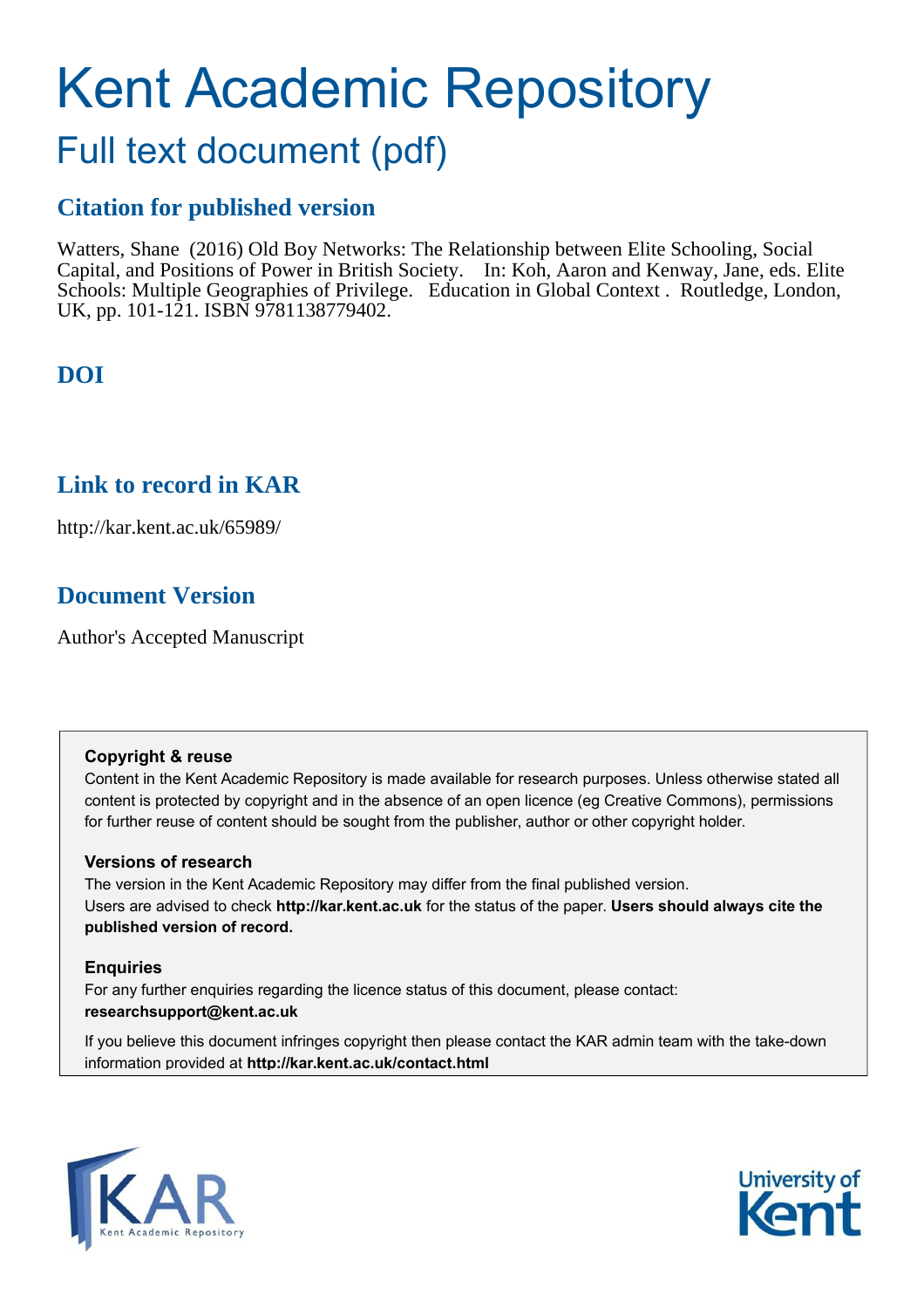## **OLD BOY NETWORKS**

The Relationship between Elite Schooling, Social Capital, and Positions of Power in British Society

Shane Watters

#### **Introduction**

Scholars of social stratification have long suggested a relationship between elite schooling and obtaining high status positions in society. In Britain studies of elites have persistently cited an 'old boy's network' of social ties as a key mechanism for gaining employment in government and a number of key professions. However, documentary evidence of the existence of 'old boy's networks' or how they relate to the elite public schools to which they are associated is in extremely short supply. More broadly, there have only been limited attempts to bring together and critically analyse data regarding the link between private schooling and esteemed employment destinations. This chapter offers a quantitative and theoretical analysis of the relationship between private schooling (in its various forms) and positions of power in British society; and utilises new web based resources to provide evidence of the existence and structure of 'old boy's networks' in Britain. The chapter puts forward two primary arguments. Firstly, that there is sufficient existing data to identify a strong longitudinal correlation between private schooling and high status employment in Britain; and secondly, that 'old boy's networks' in Britain are structured in such way as to assist their members to attain employment in particular high status professions and areas of business.

#### **Career Benefits of Private Schooling**

Established empirical research regarding the link between private schooling and esteemed employment destinations has tended to focus on sampling the educational backgrounds of high status professionals. Boyd (1973) examined the educational backgrounds of senior figures in the civil service, embassies, the army, the air force, the navy, the judiciary, the Church of England, and clearing banks at four decadal stages in the period from 1939 to 1971. His findings clearly show, across all the aforementioned occupational areas, and at every stage sampled, that a consistent majority had attended elite 'public schools.'<sup>i</sup> Unfortunately, the contemporary strength of his findings are somewhat diminished by their age and the professions sampled. This said, the data can be reinforced by more recent investigations. For instance, the Sutton Trust's study (2007) of the 'Education backgrounds of 500 leading figures' in British society comes to very similar conclusions. It also utilises a largely different, and arguably more up-to-date, range of professions and employment destinations. That is, law, politics, medicine, journalism and business, comparing data mainly gathered in the mid to late 80's to records from 2007. In all cases, with the exception of politics, the study reveals that fifty percent and above of the sampled 'leading figures' were former 'independent school'<sup>ii</sup> (an interchangeable name for private school in Britain) pupils. That politics differs from other categories may be partly accounted for by the amount of public scrutiny the profession is subjected to, and the fact that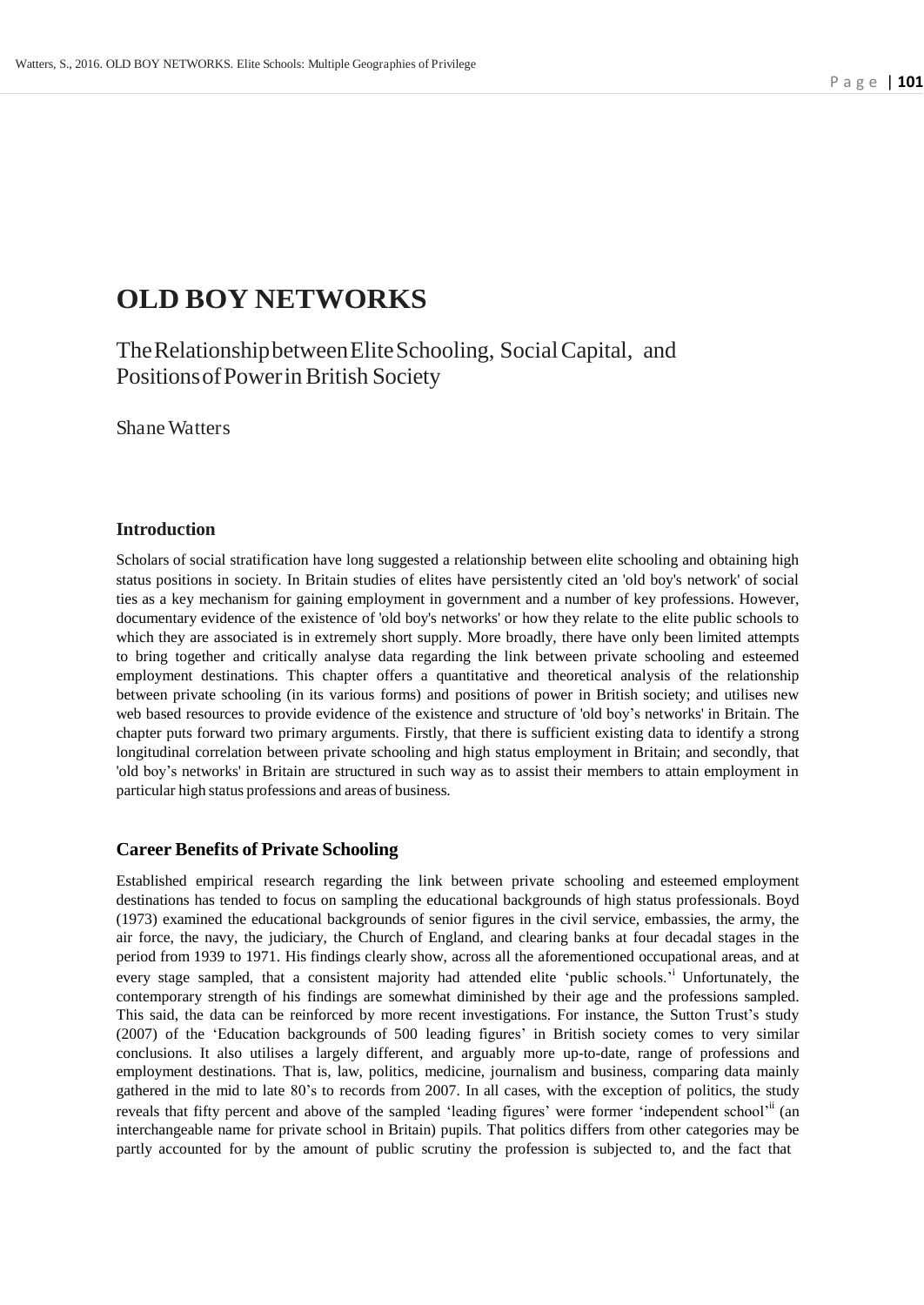politicians are meant to be representing the views of the majority. It can also be noted that there are significant disparities between political parties with, for example, fifty four percent of Conservative MPs coming from private schools and only fifteen percent of Labour MPs (Sutton Trust, 2010).

The strength of the correlations made in both studies are not fully apparent until placed in the context of the proportion of school aged students who attended private schools for the periods examined, some five to seven percent (Walford, 1986; Sutton, 2007). In sum, there is a stark disproportionality here between the number of students educated in private schools in Britain and the share of top positions these students obtain. According to the Sutton Trust's (2007) study even those leading figures sampled that did not attend private schools generally came from 'selective' rather than 'normal' state schools. In the most extreme example, out of the hundred high court judges sampled in 2007; seventy percent hailed from private schools, thirty percent from state schools and, out of this thirty, only two percent came from 'normal' state comprehensives. What is perhaps even more striking, in terms of trends in social mobility and stratification, is that between the sampling carried out by the Sutton Trust in the mid to late 80's and the more recent examination in 2007, there has only been a marginal decline in representation of those from private schools. This amounted to fifty eight percent in the mid to late 80's, reducing to fifty three percent in 2007. Even this slight improvement in the progression of those stemming from state education is questionable as the business or 'CEO' category used may not be appropriate. Here, it should be recognised that there has been internationalisation of those at the top of UK companies (Held et al, 1999), and this is likely to partly account for the decline in those educated at British private schools. Removing this category results in only a 1.75 percent decline in the representation of those from private schools in the top professions and areas of business over the last twenty or so years.

One of the key methodological concerns with both the studies reviewed above is that they rely on relatively small, subjectively determined occupational groupings. With regard to the size of the samples it would have improved credibility if figures were, where possible, set against the total in any given occupation. For example, by performing a somewhat crude analysis using Government websites (Official UK Parliamentary Website; 2012, Official Judiciary Website, 2012) it is possible to calculate that the hundred high court judges cited for the Sutton Trust's study (2007) accounted for over half of the total high court judges in the country. In another such case, the hundred members of parliament sampled constitute fifteen percent of the total number in Britain. In this context the results from both samples are statistically significant. The Sutton Trust's study (2007) is also distinct in its methodology in that it focused only on the top representatives of each professional grouping. For instance, the hundred medics examined were selected from those serving 'on the Councils of the medical royal colleges or other national representative bodies' (Sutton Trust, 2007 p.3).

Problems regarding bias in occupational group selection can be mitigated by examining general economic and educational benefits of attending private schools. Here, Green, Machin, Murphy, and Zhu (2010) give a rare statistical insight into this phenomenon by utilising a range of extensive samples from the National Child Development Study (NCDS), the 1970 British Cohort Study (BCS70), and the British Household Panel Survey (BHPS) to arguably form a representative test group. The NCDS and BCS70 are used as the primary instruments to test the hypothesis that wages and educational attainment are increased by attending private schools. Green et al. (2010) employ two convenient variables; education, measured by degree acquisition of participants at the age of 23, and earnings, determined by participants 'hourly rate' at the age of 33. They then set these against whether participants were state or privately educated in order to make inferences. There are two central characteristics that make this research pioneering and creditable. Firstly, the research combines two extensive samples to arguably form a representative test group. For instance, the samples for both the NCDS and BCS70 each account for over four and a half thousand participants, with the two cohorts selected from different time periods. Secondly, the study attempts to control for a range of factors not engaged with in the previously mentioned studies, such as the child's cognitive ability before entering education and their family background. The general conclusion reached after incorporating all controls is that in both differentials, education and earnings, performance of privately educated individuals has 'risen significantly over time' in comparison to those who were state educated (Green et al., 2010 p.18). Despite this study's merits, its narrow focus on income does not engage directly with access to prestigious professions. It would have also been useful if it detailed how the controls used for parental social class were determined (as it does with cognitive ability<sup>iii</sup>.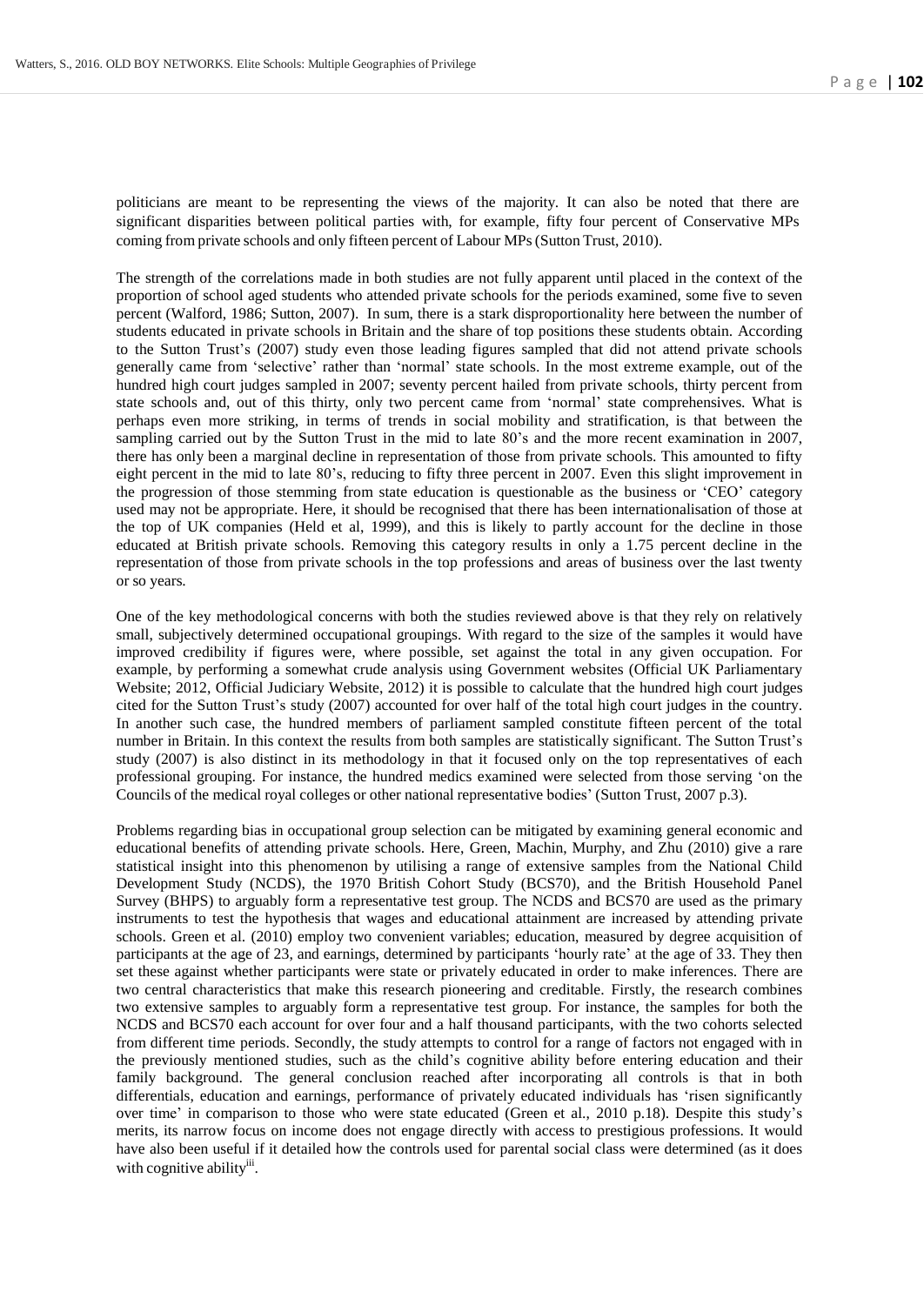In respect to these shortcomings, it is important to recognise this is a discussion paper rather than a completed body of work.

One aspect which is inconsistent across all of the literature reviewed is the parameters used to define elite schools. For example; the Sutton Trust's study (2007) uses the term 'Independent Schools,' Boyd (1973) refers to 'Public Schools,' and Green et al. (2010) to 'Private Schools'. This is important as the name used can equate to a difference in the catchment of schools encompassed. For instance, the term 'Public Schools' generally refers to the most elite and distinguished private schools. This was once defined as any member of the Headmasters' Conference (HMC), however this is no longer such a useful measure as the HMC has expanded dramatically to take in a large number of new schools (Walford, 1991). 'Independent' or 'Private schools' on the other hand can relate to any school which is not run/funded by the State (Ball, 1997). None of the studies above adequately explain these differences or account for them with regard to data gathering and findings. Failure to distinguish top level schools from the rest of the independent or private sector is further problematised by the fact that many commentators (Bamford, 1967; Scott, 1982; Walford, 1984) attach unique advantageous qualities to these institutions. The foremost of these, known commonly as the 'Old Boy Network,' is a particular type of social capital, which relates closely to career progression (Scott, 1982; Green et al., 2010; Walford, 1986). Defining and understanding the 'Old Boy Network' in Britain is explored through the following theoretical analysis and the primary research presented in this chapter.

#### **Theoretical Considerations and Limitations of Current Research**

Ostensibly the studies above converge to identify a strong longitudinal correlation between private schooling (in its various forms) and positions of power. The possible problems with this correlation are not apparent until placed under a theoretical microscope. Here, Bourdieu (1986, p.48) and Lukes (2005, p.29), in particular, suggest that there are a number of elements that may have been 'disguised', or 'covert' in terms of their power, from earlier investigations; and that these should be disaggregated and considered. For example, application of Bourdieuian forms of capital suggest that children are receiving a transmission of 'cultural capital' (that is, crudely put, the advantage an individual gains, with regard to social progression, from personal dispositions, knowledge, objects and habits) long before entering the school system. A child born into upper-class family, for instance, almost immediately starts accruing characteristics such as a certain accent and vocabulary. These 'embodied' elements are also supplemented throughout the individual's life by what Bourdieu coins 'social capital' (Bourdieu 1986, pp. 47-50). Social capital differs from cultural capital in that it refers to the benefits a person obtains through the social networks they are part of, or can access. Here, it is important to engage with the distinctions that exist between Bourdieu and Putnam's concepts of social capital. While both are concerned with the existence of and operationalising of social networks, Bourdieu's orientation is towards critical examination of the mechanisms of social reproduction whereas Putnam (1995) sees social capital as a 'good' to be identified and then developed and enhanced through social programmes.

One key criticism of Bourdieu's (1986) focus on capital influences could be seen as the limited weight he attributes to the innate cognitive ability of the individual. Here, applying findings from Feinstein's (2006) study of 2,457 pre-school children is instructive. On one hand it calls into question the weight Bourdieu (1986) attaches to innate ability by demonstrating that children display substantial differences in cognitive ability even as early as twenty two months. On the other hand Feinstein's (2006) findings show that children displaying low level cognitive abilities from high socio-economic status families overtake children showing high cognitive abilities from low socio-economic status families as early as 78 months. This latter finding to some extent corroborates Bourdieu's (1986) assertions with regard to the influence capital has from the 'outset' (p.49) on educational achievement. Feinstein's (2006) study represents one of many important inroads that have started to be made into disaggregating non-curricular advantages. Other such works include Nash (2010) on the relationship between early cognitive development and class origin, Esping-Andersen (2004) on social inheritance, and Horvat, Weininger, and Lareau (2003) on parental networks.

Despite these important steps forward, there is one non pedagogical aspect that has lacked empirical scrutiny. That is, the relationship between access to elite schooling and entrée to prestigious professions, specifically the role of public school alumni networks, and what is widely, if anachronistically, known as the 'Old Boy Network' (Scott, 1982; Walford, 1984; Walford, 1986). The basic premise here is that alumnus from elite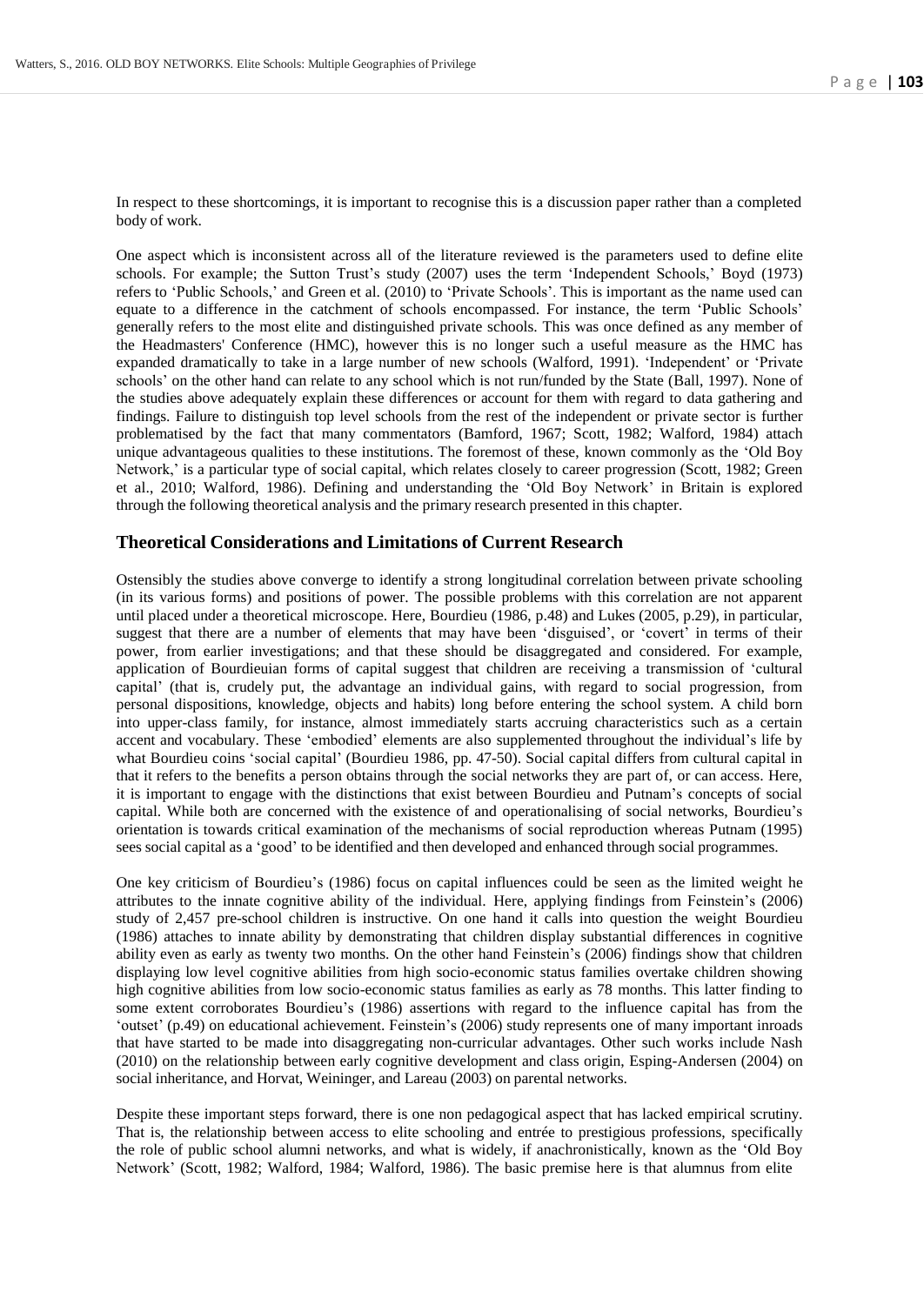public schools can access an informal network of connections in top professions which enhance their career prospects. From a theoretical perspective, the constitution of this network may be seen as an example of what Lukes (2005) refers to as the third dimension of power. The third dimension is distinguished by Lukes from the first and second dimensions of power in that the former are concerned with processes of decision making, whether overt as in the first dimension or overt or covert as in the second dimension. Within what Lukes has characterised as his third dimension of power, analysis shifts from the confines of decision making to a wider perspective in which power is exercised through influencing the emergence of potential issues. As such, power operates through circumscribing the parameters of legitimate public discourse. In the present context, a dearth of research and public debate on the links between elite public and private schools and prestigious occupations may itself be seen as linked to the exercise of power.

What is perplexing is that a range of research both refers to, and attributes value to the 'Old Boy Network' (Scott, 1982; Walford, 1984; Walford, 1986; Green et al., 2010), and yet, there is almost no substantiated evidence of its existence or the core facets of how it is operationalised. The extremely limited research that has been conducted dates back to the 1950's (Heward, 1984). This consisted of using, inter alia, letter archives of correspondence between parents and a specific public school to chart how an alumni network helped facilitate occupational attainment. Unfortunately, the size of the sample catchment used, and the timing of execution (1930-50), makes the investigation's findings both antiquated and profoundly questionable in terms of their ability to represent wider trends.

#### **The 'Old Boy Network'**iv

The following section offers an introduction to, and discussion of, new empirical research regarding elite public school alumni networks. This includes an outline of the methodology employed and the identification of seven salient network features.

#### **Methodology**

The units of analysis selected were principally derived<sup>v</sup> from a list of the most elite public schools established through Walford's (1984, 1986, and 1991) extensive research in the area. This list consists of some twenty eight schools divided into two sub-groups; 'The Eton Group,' and 'The Rugby Group'. These informal groupings have been formed through mutual recognition amongst the schools themselves, the entry requirement literally being schools that are considered to be 'something like Rugby' or Eton (Walford, 1986 p.10). It is worth noting here that these schools have now, in public at least, integrated themselves into the much larger private school sector (Walford, 1991). Although the list offered by Walford is by no means definitive, it provides an undiluted snapshot of the majority of top public schools. This is achieved by incorporating the majority of Clarendon Commission schools (Clarendon, 1964)<sup>vi</sup>, and many of the original members of the HMC. In the content analysis undertaken seven specific questions were asked of each 'unit of analysis' or school website. That is:

- 1. whether the school maintains a secure alumni network,
- 2. the number of alumni clubs and societies present,
- 3. whether networks are structured towards specific elite professions and career trajectories, 4. whether the school has its own registered Masonic lodge for alumni,
- whether the school has its own registered Masonic lodge for alumni,
- 5. whether the school maintains a distinct international network which alumni can access,
- 6. whether a careers mentoring or advisory scheme is operated by the school,
- 7. and finally, whether the school connects with other selected schools in terms of both formal links through the HMC and informal meetings through sports fixtures and other inter-school competitions.

A number of these foci require some unpacking. For instance, the term 'secure alumni network' refers to an alumni network that is only accessible through membership; the requirement of which being that you are a current or former student of that particular public school. 'Alumni clubs and societies' are distinct sub groups of an 'old boy' or alumni network tailored towards a specific area of interest. These range from groupings formed around sports and hobbies to more formalised groupings focused on particular areas of business and commerce.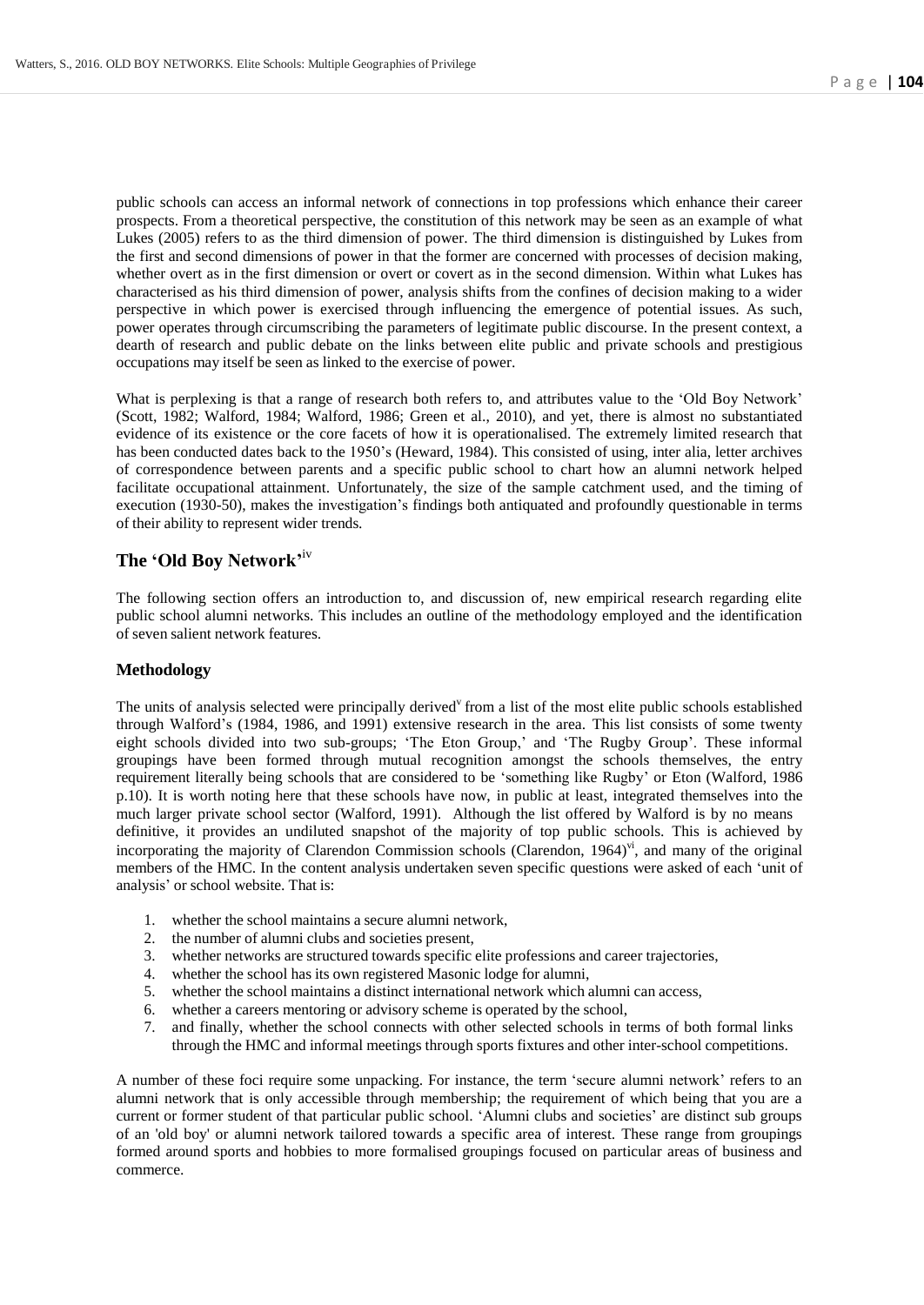The research questions were emergent, in that they were determined through a process of cross comparison. Here, the first five units of analysis were juxtaposed to allow for a number of commonalities to be identified. The common elements identified were then tested for consistency against the remaining twenty three units of analysis. The key purpose of this stage was to ascertain the extent to which the elements identified initially remained constant. Where new common elements emerged these were added to the search criteria, and the process was reset so that the new elements could be tested against previously investigated units of analysis. Any element that failed to return mutual content across fifty percent of the units of analysis sampled was then removed from the final matrix. The methodological approach used enabled networks to be refined to a succinct list of prevalent characteristics. Testing, adapting, retesting, and reducing the categorisations or coding stems from traditional 'content analysis' techniques (Krippendorff, 2004; Bernard and Ryan, 2010). The crucial methodological strength here is that peers and other researchers can use the table produced, and websites cited, to verify the frequency of the network characteristics.

The list of prevalent network characteristics then informed the extraction of qualitative citations from the units of analysis with the purpose of further detailing the structure of the networks and ways in which they are operationalised. Here it is worth highlighting that this research has clear limitations in terms of the range of sources used and the depth to which each network is able to be examined. Through the compilation of this data it is already evident that additional quantitative and qualitative investigation regarding; the size of the individual networks, their interaction with each other, and the number of members who have benefited through initial position attainment and progression within a given field, would enrich the data and help to establish greater veracity in any inferences that are drawn. Future research in this area would also greatly benefit, in terms validity, from corroboration from sources independent of the schools themselves. This is due to the schools having a perverse incentive to overstate the benefits of the networks as a means to justify their significant fees. Although it is important to recognise all of these limitations, the intention here is to create a preliminary platform to facilitate further discussion and research, rather than an attempt to present conclusive evidence.

#### **Results & Analysis**

| <b>Public School</b>         | <b>Table 6.1 The Eton Group</b><br><b>Secure Alumni</b> | Number of                                         | <b>Networks</b>                                                                                                  | School & 'Old                      | <b>Distinct</b>                        | <b>Alumni</b>                                                                | Formal &                                                                               |
|------------------------------|---------------------------------------------------------|---------------------------------------------------|------------------------------------------------------------------------------------------------------------------|------------------------------------|----------------------------------------|------------------------------------------------------------------------------|----------------------------------------------------------------------------------------|
|                              | <b>Network</b>                                          | <b>Alumni Clubs</b><br>and Societies              | <b>Structured</b><br>towards<br><b>Specific Elite</b><br><b>Professions</b><br>and Career<br><b>Trajectories</b> | <b>Boy' Lodge</b><br>(Freemasonry) | <b>International</b><br><b>Network</b> | <b>Careers</b><br><b>Mentoring</b><br>0r<br><b>Advisory</b><br><b>Scheme</b> | <b>Informal</b><br><b>Connections</b><br>with Other<br><b>Listed</b><br><b>Schools</b> |
| Eton                         | The Old<br>Etonian<br>Association                       | 23                                                | Yes                                                                                                              | Yes                                | Yes                                    | Yes                                                                          | Yes                                                                                    |
| Dulwich<br>College           | The Old<br>Alleynians<br>Network                        | 13                                                | Yes                                                                                                              | Yes                                | Yes                                    | Not listed/<br>Accessible                                                    | Yes                                                                                    |
| <b>Bryanston</b><br>School   | The Old<br><b>Bryanstonians</b><br>Network              | Not listed/<br>accessible                         | Yes                                                                                                              | Not listed/<br>accessible          | Yes                                    | Yes                                                                          | Yes                                                                                    |
| Highgate<br>School           | The Old<br>Cholmeleian<br>Society                       | $\overline{7}$<br>Not fully listed/<br>accessible | Yes                                                                                                              | Yes                                | Not listed/<br>accessible              | Not listed/<br>accessible                                                    | Yes                                                                                    |
| Kings School<br>(Canterbury) | The Old King's<br><b>Scholars</b><br>Association        | 7<br>Not fully listed/<br>accessible              | Yes                                                                                                              | Yes                                | Yes                                    | Yes                                                                          | Yes                                                                                    |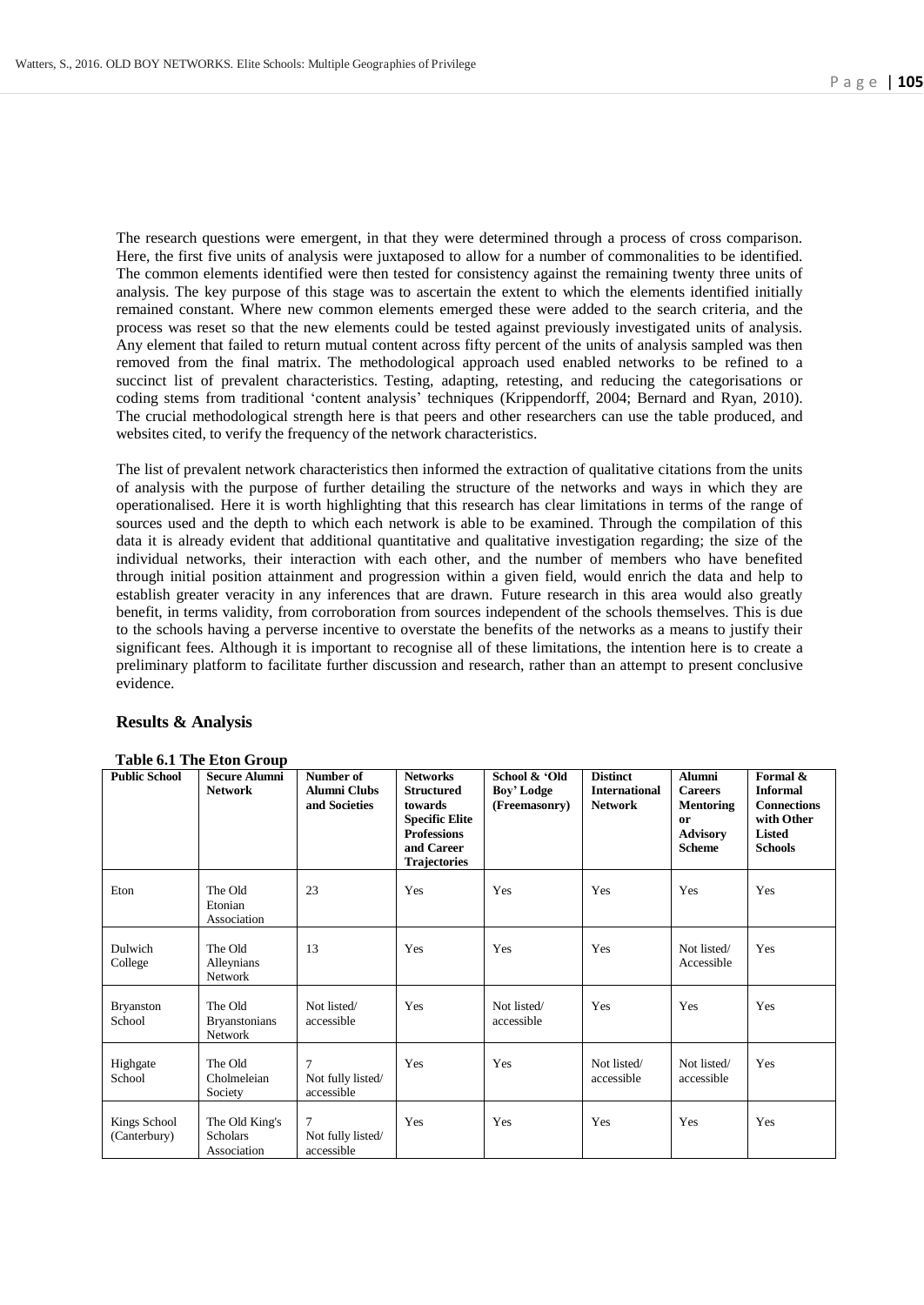| Marlborough<br>College       | The Marlburian<br>Club            | 12                                                    | Yes | Yes | Yes                       | Yes                       | Yes |
|------------------------------|-----------------------------------|-------------------------------------------------------|-----|-----|---------------------------|---------------------------|-----|
| St Paul's<br>School          | The Old Pauline<br>Club           | 3<br>Listed, Area of<br>the Site under<br>development | Yes | Yes | Yes                       | Yes                       | Yes |
| Sherborne<br>School          | The Old<br>Shirburnian<br>Society | Not listed/<br>accessible                             | Yes | Yes | Not listed/<br>accessible | Not listed/<br>accessible | Yes |
| Tonbridge<br>School          | The Old<br>Tonbridgian<br>Society | 10                                                    | Yes | Yes | Yes                       | Not listed/<br>accessible | Yes |
| University<br>College School | The Old<br>Gowers Club            | $\overline{7}$                                        | Yes | Yes | Not listed/<br>accessible | Not listed/<br>accessible | Yes |
| Westminster<br>School        | The Old<br>Westminsters<br>Online | 19                                                    | Yes | Yes | Yes                       | Yes                       | Yes |

#### **Table 6.2 The Rugby Group**

| <b>Public School</b>        | <b>Secure Alumni</b><br><b>Network</b>    | Number of<br><b>Alumni Clubs</b><br>and Societies | <b>Networks</b><br><b>Structured</b><br>towards<br><b>Specific Elite</b><br><b>Professions</b><br>and Career<br><b>Trajectories</b> | School & 'Old<br><b>Boy' Lodge</b><br>(Freemasonry) | <b>Distinct</b><br><b>International</b><br><b>Network</b> | <b>Alumni</b><br><b>Careers</b><br><b>Mentoring</b><br>or<br><b>Advisory</b><br><b>Scheme</b> | Formal &<br><b>Informal</b><br><b>Connections</b><br>with Other<br><b>Listed</b><br><b>Schools</b> |
|-----------------------------|-------------------------------------------|---------------------------------------------------|-------------------------------------------------------------------------------------------------------------------------------------|-----------------------------------------------------|-----------------------------------------------------------|-----------------------------------------------------------------------------------------------|----------------------------------------------------------------------------------------------------|
| <b>Bradfield</b><br>College | The Old<br><b>Bradfieldians</b><br>Online | 11                                                | Not listed/<br>accessible                                                                                                           | Yes                                                 | Yes                                                       | Not<br>listed/acces<br>sible                                                                  | Yes                                                                                                |
| Charterhouse                | The Old<br>Carthusian Club                | 35                                                | Yes                                                                                                                                 | Yes                                                 | Yes                                                       | Not<br>listed/acces<br>sible                                                                  | Yes                                                                                                |
| Cheltenham<br>College       | The Cheltonian<br>Association             | 6                                                 | Not listed/<br>accessible                                                                                                           | Yes                                                 | Yes                                                       | Yes                                                                                           | Yes                                                                                                |
| <b>Clifton College</b>      | The Old<br>Cliftonian<br>Society          | 8                                                 | Yes                                                                                                                                 | Yes                                                 | Yes                                                       | Yes                                                                                           | Yes                                                                                                |
| Harrow School               | The Harrow<br>Association                 | 16                                                | Yes                                                                                                                                 | Yes                                                 | Yes                                                       | Yes                                                                                           | Yes                                                                                                |
| Malvern<br>College          | The Old<br>Malvernians                    | 6                                                 | Not listed/<br>accessible                                                                                                           | Yes                                                 | Not listed/<br>accessible                                 | Not listed/<br>accessible                                                                     | Yes                                                                                                |
| Monkton<br>Combe School     | The Old<br>Monktonians<br>Club            | Not listed/<br>accessible                         | Not listed/<br>accessible                                                                                                           | Not listed/<br>Accessible                           | Not listed/<br>accessible                                 | Not listed/<br>accessible                                                                     | Not listed/<br>accessible                                                                          |
| <b>Oundle School</b>        | The Old<br><b>Oundelian Club</b>          | 17                                                | Yes                                                                                                                                 | Yes                                                 | Yes                                                       | Yes                                                                                           | Not listed/<br>accessible                                                                          |
| Radley college              | The Old<br>Radleian<br>Society            | 15                                                | Yes                                                                                                                                 | Yes                                                 | Not listed/<br>accessible                                 | Yes                                                                                           | Yes                                                                                                |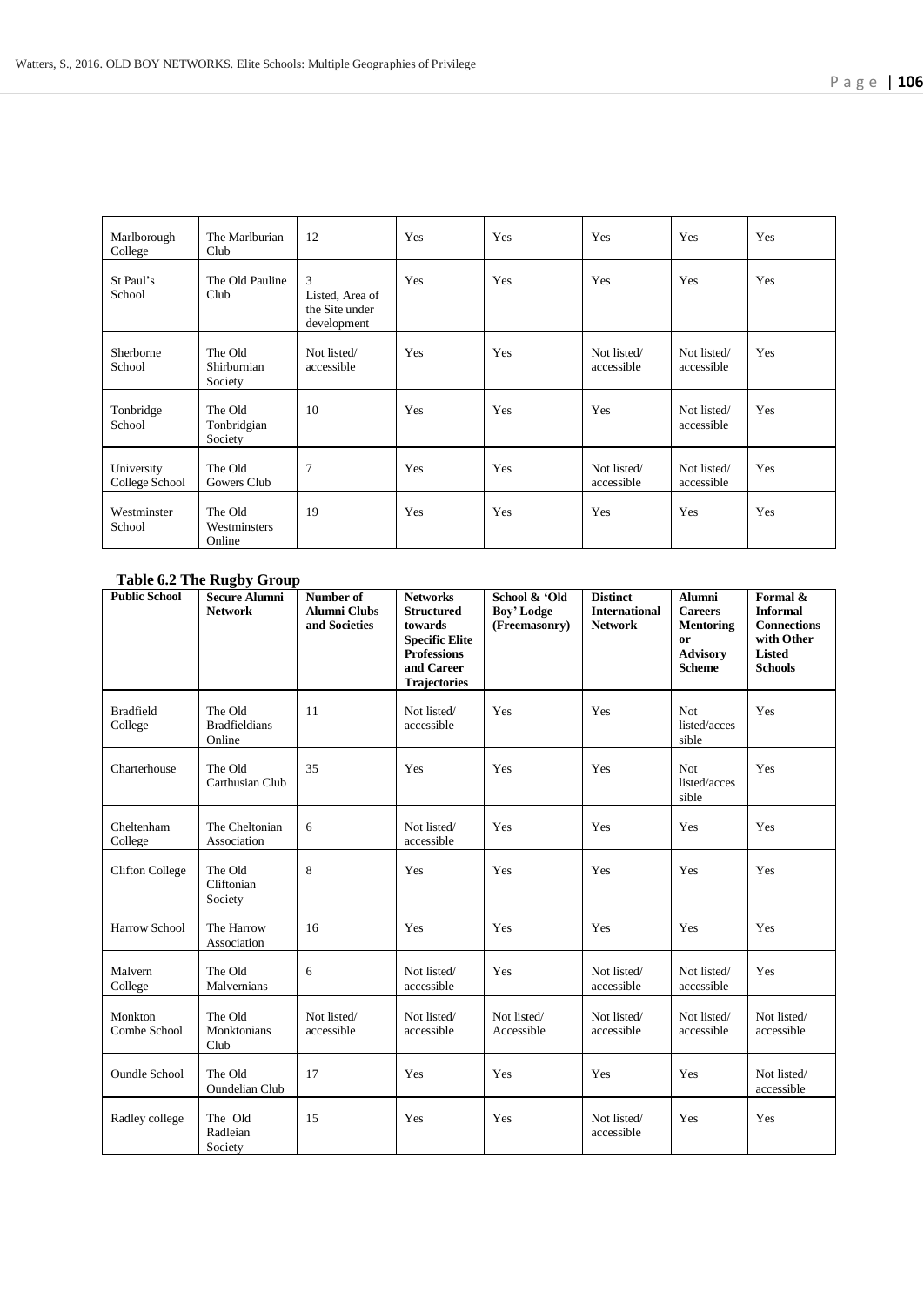| Repton School               | The Old<br>Reptonian<br>Society         | 5                                    | Yes                       | Yes                                                                                                                                                      | Yes                       | Yes                       | Yes |
|-----------------------------|-----------------------------------------|--------------------------------------|---------------------------|----------------------------------------------------------------------------------------------------------------------------------------------------------|---------------------------|---------------------------|-----|
| Rugby School                | Rugbeians On-<br>line                   | 14                                   | Yes                       | Yes                                                                                                                                                      | Yes                       | Yes                       | Yes |
| <b>St Edwards</b><br>School | The Old St<br>Edwardians<br>Society     | 11                                   | Not listed/<br>accessible | Yes                                                                                                                                                      | Yes                       | Yes                       | Yes |
| Shrewsbury<br>School        | The Old<br>Salopian Club                | 9                                    | Yes                       | Yes                                                                                                                                                      | Yes                       | Yes                       | Yes |
| Stowe School                | The Old Stoic<br>Society                | 8<br>Not fully listed/<br>accessible | Yes                       | Not listed/<br>accessible*                                                                                                                               | Yes                       | Not listed/<br>accessible | Yes |
| Uppingham<br>School         | The Old<br>Uppinghamians<br>Association | 6                                    | Not listed/<br>accessible | Yes                                                                                                                                                      | Not listed/<br>accessible | Yes                       | Yes |
| Wellington<br>College       | The Old<br>Wellingtonian<br>Society     | 13                                   | Not listed/<br>accessible | Yes                                                                                                                                                      | Yes                       | Not listed/<br>accessible | Yes |
| Winchester<br>College       | The Community<br>of Old<br>Wykehamists  | 12                                   | Not listed/<br>accessible | Not listed/<br>accessible<br>(Source: the data in Table 6.1 & 6.2 was compiled using the official websites of some of Britain's leading public schools). | Not listed/<br>accessible | Not listed/<br>accessible | Yes |

The first striking characteristic of the data sets (Tables 6.1 and 6.2) above is that all of the twenty eight

schools sampled displayed significant evidence of operating 'Old Boys Networks'. The vast majority entitle their network, and members of it, by combining the idiom 'Old' with a modification of the school's name using a belonging suffix. For instance, someone from 'Eton' is part of the 'Old Etonian Association' and is referred to by the school as an 'Old Etonian'. This is not to say membership of the alumni network is always automatic, former students normally have to opt in or out after leaving the school, depending on the system operated. Branding former students in this way, and encouraging students to see themselves in this way, may foster an on-going connection between the school and former students and vice versa. Here, parallels can be drawn with Bourdieu's (1986) assertions regarding the creation of social capital by 'application of a common name' (p.51). Bourdieu's concept dictates that for the name to achieve benefits to its incumbents it would have to hold some resonance with proximal social structures. In the case of public school alumni networks, this could mean spheres outside of the schools, for instance professions having existing members who both recognise and attribute credit to the use of a particular 'Old Boy' title. According to Bourdieu (1986) the degree to which individuals can levy capital from such networks depends on two distinct factors; the size of the networks, and the ability of those in the network to bestow benefits on the individual members. Testing the research by the first of these principles is difficult because there is limited information available via nonsecure areas of the school's websites regarding network size. The information that is accessible from eight schools varies considerably; suggesting networks ranging from as little as eight hundred members up to as many as fifteen thousand. The validity of the network size data is also questionable as it relies on citations from the schools themselves, without corroboration from membership lists.

One of the most important research findings is that the exact size of the networks may not be as relevant as the way in which they are structured in terms of facilitating access to specific professions or areas of business. Here, the majority of schools sampled showed signs of structuring their networks towards particular employment destinations. The structuring takes two forms; the establishment of tailored occupational clubs or societies, and bespoke networking events focused on certain career trajectories. What follows is a brief précis of extracts from units of analysis demonstrating the common type of groups and events found.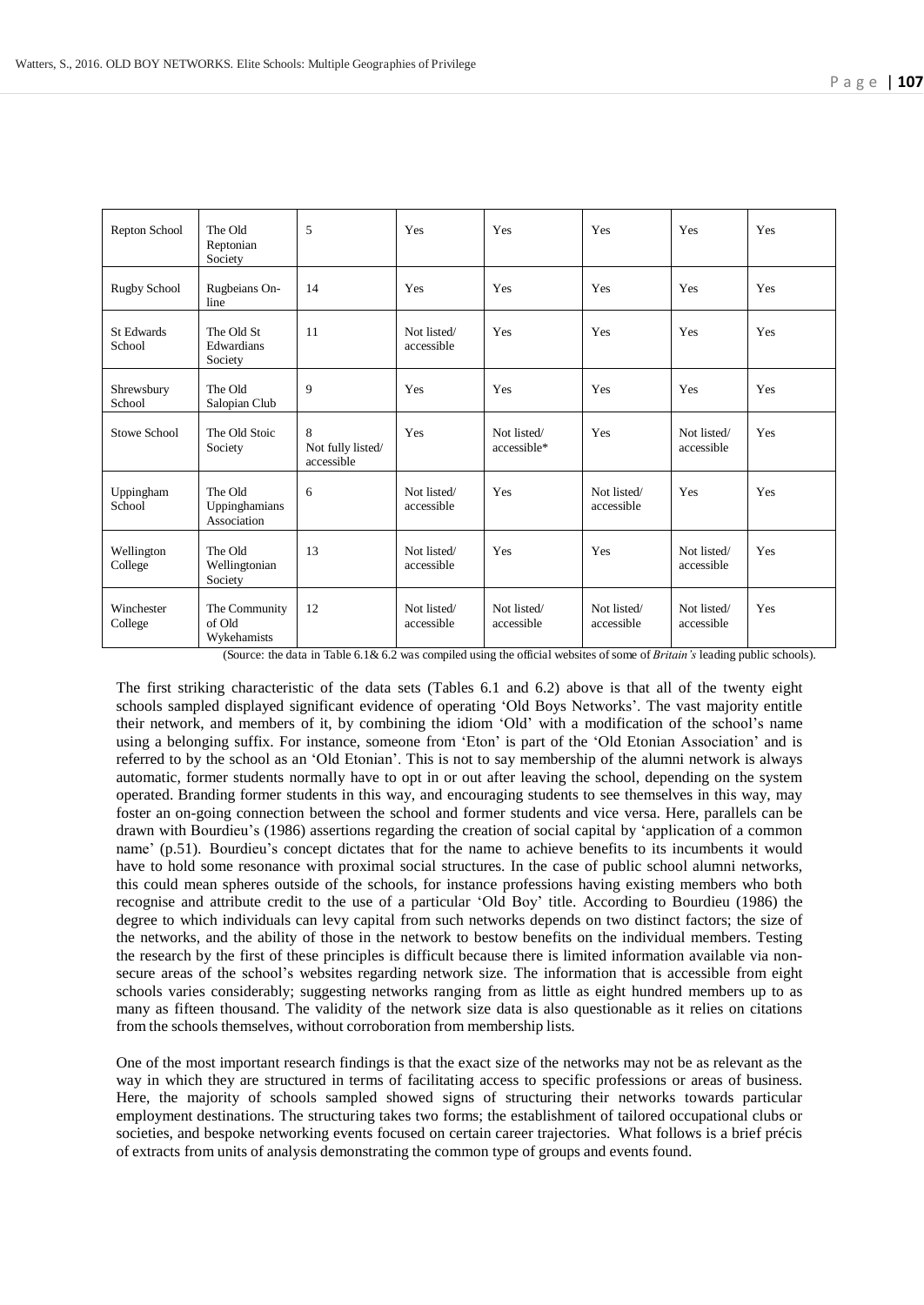#### **Law**

'We are very grateful to commercial law firm Lewis Silkin for generously hosting this first meeting of Old Alleynians in the Law at its Chancery Lane offices. The firm has strong connections to the College dating from the time of its founder, Lewis Silkin, and his son, John, who was, like his two brothers, an Old Alleynian' (Old Alleynians Law Professional Interest Group, 2013).

#### **Medicine**

'The Medical Group sets up events between all Old Cholmeleians in the medical, dental and associated professions (including vetinarians, physiotherapists, psychologists and psychiatrists) and Old Cholmeleians interested in entering those professions. The next event will be held at the Royal College of Surgeons' (Old Cholmeleians Medical Group, 2012).

#### **Arts & Media**

'The inaugural Old Marlburians Film, TV & Theatre Event at the Only Running Footman in Mayfair was a great success…some Old Marlburians arrived on the way to or from work, including Jack Whitehall, who managed to pop in just prior to his live performance nearby, and Carola Stewart who appeared with great style towards the end of the event having come directly from filming. We were delighted when Damian Jones, who produced the Oscar winning film The Iron Lady, made a surprise appearance too' (Old Marlburians Film, TV & Theatre Group, 2013).

#### **Finance**

'Old Harrovians who work in the financial industries held its inaugural meeting at the City of London Club on 1 October 2008…' attendees included '130 Old Harrovians in financial services, financial consultancy and equity trading' (Old Harrovians City Club Committee, 2012).

#### **Property**

The 6<sup>th</sup> Annual Rugbeian Society Real Estate Dinner took place on Thursday 8 November 2012 at the Army & Navy Club Pall Mall, London. Just over 40 Rugbeians and current and past parents who work in the property business and related professions attended' (Rugbeian Society, 2012).

Notably, the groups and tailored events displayed consistently, although not exclusively, concerned five specific professions and areas of business; Law, Medicine, Arts & Media, Finance, and Property Management. Interestingly there are clear similarities between these and the professions identified by the Sutton Trust's study (2007) as being disproportionately represented by those deriving from private schools.

The units of analysis also give a variety of information regarding what services networks, and specific groups thereof, provide. These commonly include; tailored networking events by occupational area with established 'Old Boys' working in that particular profession, professional mentoring from established 'Old Boys', and internships and work experience placements offered to recent alumni from established 'Old Boys' in prestigious firms. Importantly the services provided indicate that being a member of an 'Old Boys Network' involves active participation as oppose to dormant membership. Indeed, the photographic and textual evidence from twenty four of the sampled schools suggests a vibrant culture of well attended networking events in extremely prestigious venues, and significantly interaction between a range of young and old members. Often this includes older, more established, network members arranging career orientated networking events at a venue connected to their current profession. Typical examples include events held at Inns of Court by 'Old Boys' in the legal profession, events held at City<sup>vii</sup> investment firms by 'Old Boys' at the head of large stockbroking companies, and events arranged by senior medical professionals at royal medical colleges. One purpose of the networks here is succinctly encapsulated by the Old Cliftonian Business Community (2014) 'A specific network of Old Cliftonians with a commercial interest, providing access to and from Old Cliftonians and the school to leverage their combined knowledge to further each other's professional prospects.'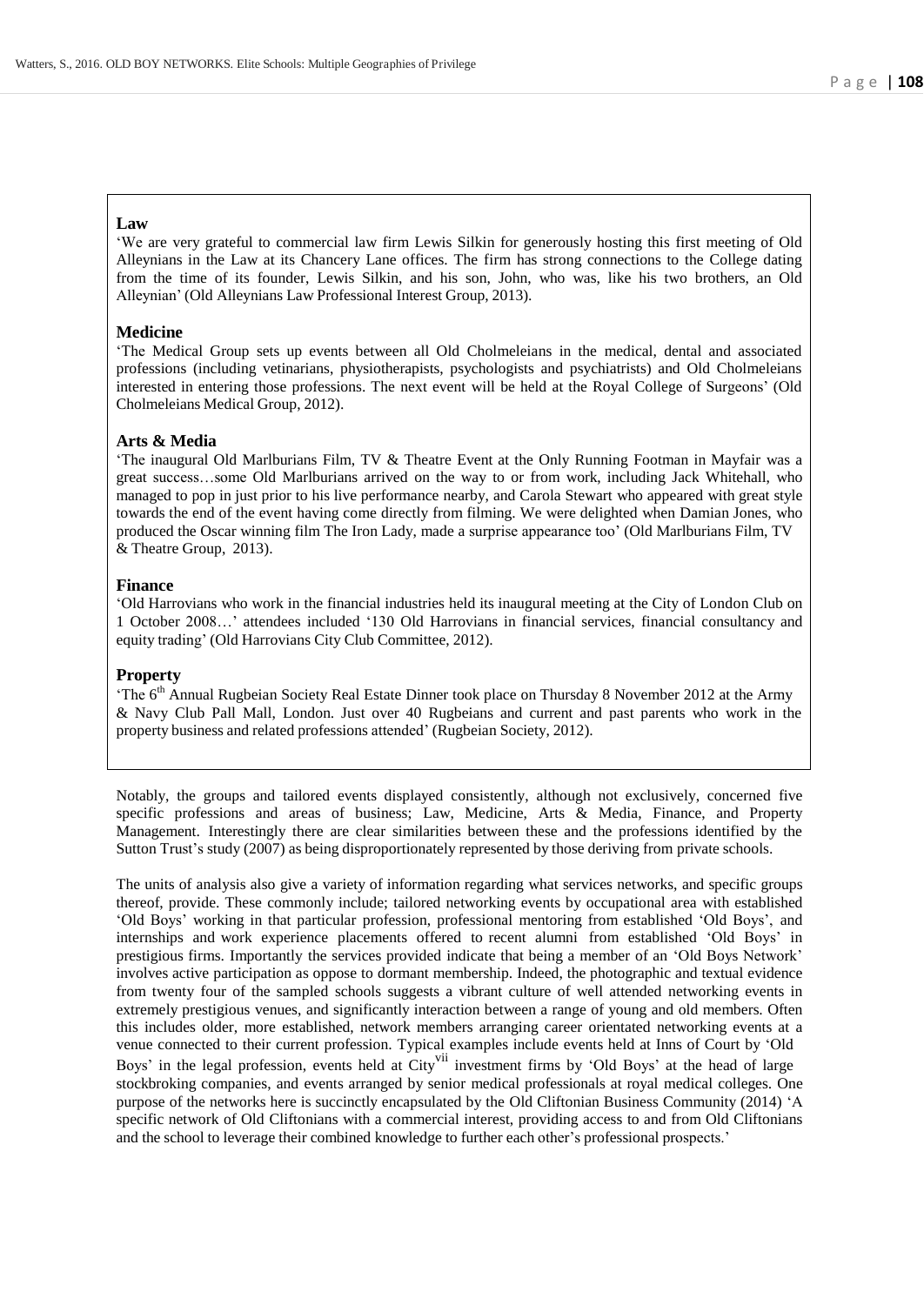The function and services of the networks towards aiding in members professional development notably reconciles with Bourdieu's (1986) assertions identified above regarding acknowledgement and appreciation from proximal social structures, in that, they suggest both recognition and favoured treatment from existing members of professions. The services provided also share the common characteristics of enabling new alumni to make personal contact with senior staff in a range of top professions. This is a potential key advantage as it allows members to single themselves out from formal application based routes. It is not suggested that 'Old Boys' will not have to go through a formal employment process, but rather that prospects for being offered positions can be enhanced through personal connections. This arguably represents what Lukes (2005) has described as a covert exercise of power. The job application process, to the extent to which it is observable, goes through a conventional procedure. Power is covert in the sense that power relations are at play in selecting candidates from a particular background while ostensibly presenting employment within a meritocratic system. The job application process alluded to above may also be illuminated by Bourdieu's (1979) work regarding classes and classifications that suggests a process of perception and recognition. When applied in this case, network membership may indicate a particular mix of characteristics and competences positively recognised by employers as signaling a certain social class suitable to specific occupations. Here, contemporary economic theorists argue that this is not so much a case applying undue bias, but rather that 'old boy networks' constitute a valuable informal mechanism whereby employers can obtain 'hidden' information on prospective employees (Inci & Parker, 2012 p.30); therefore, allowing firms to make hiring decisions with greater assurity. In the case of public school old boys networks, it could be argued that employers presuppose membership entails minimum levels of both cultural capital (Bourdieu, 1986), in the form of accent, dress, manners, and human capital (Halpern, 2005), in terms of knowledge and ability.

Green (et al., 2010) above highlight the educational benefits of attending private schools. However whether these lead to the development of distinct characteristics synonymous with those needed for high status professions remains highly questionable. Furthermore, there is a significant problem with addressing issues of social reproduction if those arbitrating what constitutes required capital levels are largely members of the same network. Here, a combination of earlier data (Sutton Trust 2007; Scott 1982; Boyd 1973), regarding the disproportionate representation in top professions for those hailing from private or public schools, and network data presented in this chapter certainly indicates this may be the case. If correct, this would signify maintenance of the status quo, effectively advantaging those inside the network, but restricting those outside of it. A further issue regards the networks as a mechanism in social reproduction, that is, that existing established members in a given profession may have a vested interest in employing staff who attended the same public school in an effort to make sure the value attributed to attending a given school is continued (Bourdieu 1986; Curtis 2000). In other words, by maintaining the presence of 'Old Boys' in particular professions, established 'Old Boys' in these areas are able to reaffirm their own worth.

Whilst the effect of 'Old Boys' already in prestigious professions trying to preserve their status may be important to the enduring nature of old boys networks, longitudinal network maintenance is also likely to require persistent and widespread 'investment strategies' (Bourdieu, 1986 p.52). Here, data drawn from the schools' websites illuminates some of the resources employed in this respect at the institutional level. For instance, a number of schools have a whole office of professional staff dedicated to this very task. Marlborough College as a case in point, has; a 'Club Secretary', an 'Alumni Relations Manager', a 'Development Officer', a 'Website & Publications Manager', and a 'Information & Communications Officer' working specifically to maintain the 'Marlburian Club' (Marlborough School Development Team, 2012). The majority of networks are also headed by a President who tends to be a distinguished old boy acting as a figurehead and champion. The type of structure identified here only represents one aspect of school level network maintenance and development. On top of this schools can mobilise an array of individuals with semiformal roles within the network. For instance, St Paul's School's 'Old Pauline Club' has fifty-five 'Vice Presidents', and fifty-seven heads and members of various sub committees (The Old Pauline Club Committee Membership List, 2013-14). However, the quantity here may not be as prevalent to bestowing advantages on network members as the quality of the individuals involved in terms of their prestige. In the example of the Old Pauline Club these include Knights (CBE's), admirals, judges, professors, Lords and the current Chancellor of the Exchequer George Osborne as one of its Vice Presidents (Cabinet Office, 2013).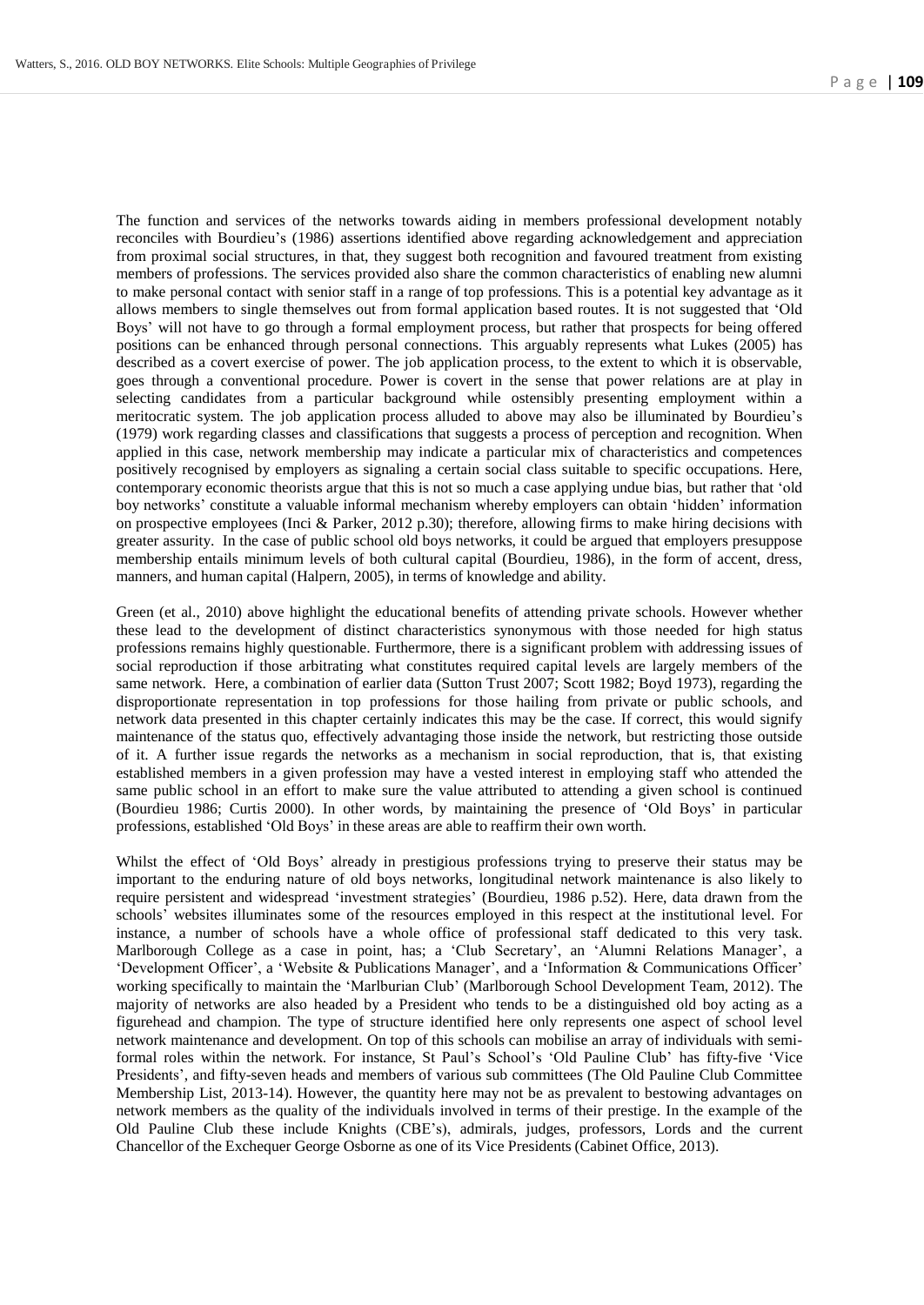One further facet of the networks is their international dimension. Here, twenty out of the twenty eight schools sampled, to a varying degree, displayed developed international networks. The remaining eight schools were not necessarily deficient in this respect, but rather that this data was not available in the non-secure area of the websites. The network information that is available tends to consist of an extensive list of international contacts willing to assist old boys wishing to establish themselves in a given country. For instance 'The Old Kings Association' (OKS) cites an impressive and characteristic list of contacts spanning much of the globe. When students or 'OKS' click on a link for a given country they see a personal message from an alumni who is now in a prominent position. The messages differ in content, but in general offer help with moving to/visiting the country and, pertinently, advice on employment in their given field (The Old Kings Association, Overseas Hon Secs, 2013). As with domestic branches of the networks, the affluence of the individuals cited and the social capital they represent is significant. If one accepts Bryanston Schools careers and business networking group statements, such networks are able to provide a 'rich source of useful contacts' that can offer 'career pointers and friendly advice' from established alumni 'working across a variety of industries around the globe' (Bryanston School, Careers and Business Networking Group, 2014). Moreover, the international networks on display transcend lists of useful potential social and business contacts. Instead the schools manage to provide dynamic international networks involving regular social and networking events. To achieve this the schools continuously recruit representatives to facilitate and maintain these international parts or 'chapters' of their networks, assist with venues for meetings, and advertise events through their websites and distinct international newsletters. It is worth noting here that a significant number of international students now attend British public schools, these clearly provide a fertile recruiting ground for schools wishing to develop their international networks.

The development of the international dimension of the networks is significant in terms of discourses regarding the relationship between education and the global labour market. Here, Brown (2000), a prominent commentator in this area, poses the important question of 'whether social elites are increasingly defining positional competition for credentials and jobs in international… terms' (p.643). The research for this chapter certainly shows evidence that elite British public schools are aware of the threat presented by the globalisation of the labour market, and are actively involved in preserving their position in this context. The fact that these schools are mobilising their social capital in this way also challenges the concept (Lauder, 2006 p.319) that a global labour market will result in increased meritocracy through the internationalisation of employment opportunities. The networks' abilities to cross domestic boundaries suggests that those children whose parents can afford this type of schooling will still possess an advantage in an international arena outside of their educational achievements. In a not unrelated point, twenty four out of twenty eight schools sampled had strong connections with the Freemasons. This unanticipated finding is interesting for two notable reasons. Firstly, it shows a distinct link between the schools and one of the biggest gentlemen's organisations in the world (Ridley, 2011), and secondly, it connects the sampled schools as their Lodges are all members of the Public School Lodges' Council. This is an umbrella organisation that arranges a variety of meetings and events between members of these 'Old Boy' Lodges. Examples of the longevity of the link between Freemasonry and public schools, and their connections with each other through Public School Lodges' Council, include Highgate School having the oldest Freemasons Lodge in the world (The Cholmeley Lodge, 2014) and the Old Etonian Lodge hosting 'the 76th Public School Lodges' Council Festival' in 2009 (The Old Etonian Lodge, 2014). In addition to contact between the schools related to Freemasonry, there are also links through events arranged by the HMC and inter-school sports fixtures as indicated by a 'Yes' in the final column of the results table above. These fixtures and events form an important part of the networks as they are not only for existing students, but also for alumni. For instance, there are distinct 'Old Boy' teams and leagues in areas such as shooting, sailing and golf. This is significant as it shows the networks are interrelated and continue to interact long after decoupling from education based contact.

#### **Conclusion**

The analysis of existing quantitative data brought together a range of sources not previously engaged with as a body of evidence. Whilst strengths and weaknesses of each source were exposed, collectively the data demonstrated a strong and recurrent link between private schooling and high status employment in Britain. Furthermore, both this and the subsequent theoretical analysis, demonstrated that the category 'elite schools'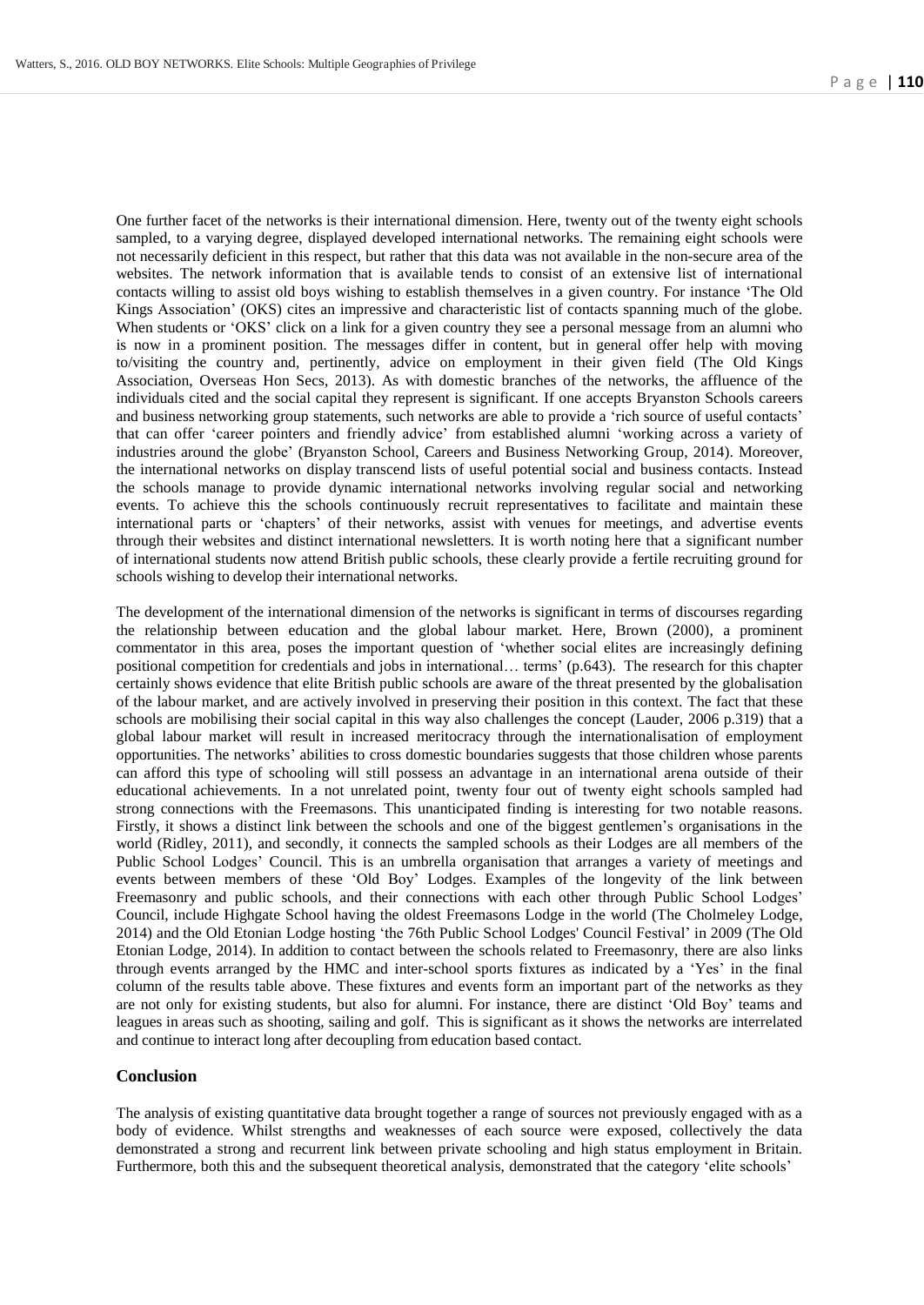requires unpacking both in terms of differentiation when approaching data gathering and findings, and in relation to the disaggregation of advantages that go beyond the curricular or co-curricular. Here, the chapter was able to break free of the confines of traditional ethnographical approaches and utilise contemporary content analysis techniques to examine a wealth of previously untapped data and information. Importantly, this enabled the research to transcend merely noting the role of elite schools in the 'social production of advantage' to actually beginning to evidence some of the mechanisms which facilitate this social production. The paucity of empirical evidence regarding non-curricular based advantages of attending elite schools highlights the significant problems of access associated with researching elite groups in society (Aguiar and Schneider, 2012), and the importance of adopting new methodological approaches. Employing content analysis techniques to elites not only demonstrated their benefits in terms of overcoming access problems, but also illustrated their potential with regard to directing qualitative research.

A research focus on 'Old Boy Networks,' substantiates the role of alumni groups and societies in penetrating prestigious professions. Not only were specific links uncovered in relation to law, medicine, arts and media, finance, and property management, but there were also clear parallels between these groupings and those identified in prior research as containing a disproportionate number of former private school pupils. In other words, networks are generated that enhance access to the higher tiers of the most socially esteemed and financially beneficial professions. Interestingly in terms of contributing to international research undertaken by Kenway and Koh (2013), networks were not bounded within national frameworks but rather gave former pupils access to global elite networks not necessarily connected to or serving any one nation state. Furthermore it was evident that British public schools are acutely aware of the importance of ensuring their sphere of influence extends beyond national borders and have established international networks to ensure alumni maximise their opportunities in global markets. The research also showed that the globalisation of British public schools extended beyond the domestic with regard to a number of schools having already established international satellite schools in locations such as Hong Kong, Shanghai, Tianjin, Iskandar, and Dubai; all including entrée and access to associated British 'Old Boy Networks.' A further dimension here is the extent to which the schools themselves recruit from global elites and enable students to develop valuable international social networks while undertaking studies in Britain.

Theoretically, Bourdieuian concepts of capital acted as a valuable mechanism to inform and direct the research undertaken. In particular these were able to illuminate possible causal factors not addressed in prior studies. Significantly this has included drawing attention to the capital accrued through social networks, and acting as an analytical tool in terms of: aiding an examination of how the 'Old Boy Networks' in question interacted and maintained resonance with proximal social structures; how the networks could be operationalised to bestow benefits on their members; and whether necessary 'investment strategies' were in place to preserve and develop these networks. The research here confirms that the networks examined articulated all of these characteristics, and therefore, supports Bourdieu's foresight in these respects. Bourdieu's work also informed a value led examination of the resources network members had at their disposal. Here the research suggested that individuals, having attended the listed schools, were able to harness an impressive concentration of collective social and cultural capital. This took the form of a range of established and influential network members with official positions within the network structure. One symptomatic example, from St Paul's school, demonstrated both the capital value available in terms of the prestige of the agents listed, and the ease to which these resources were identifiable and accessible to new network members through the attribution of official positions.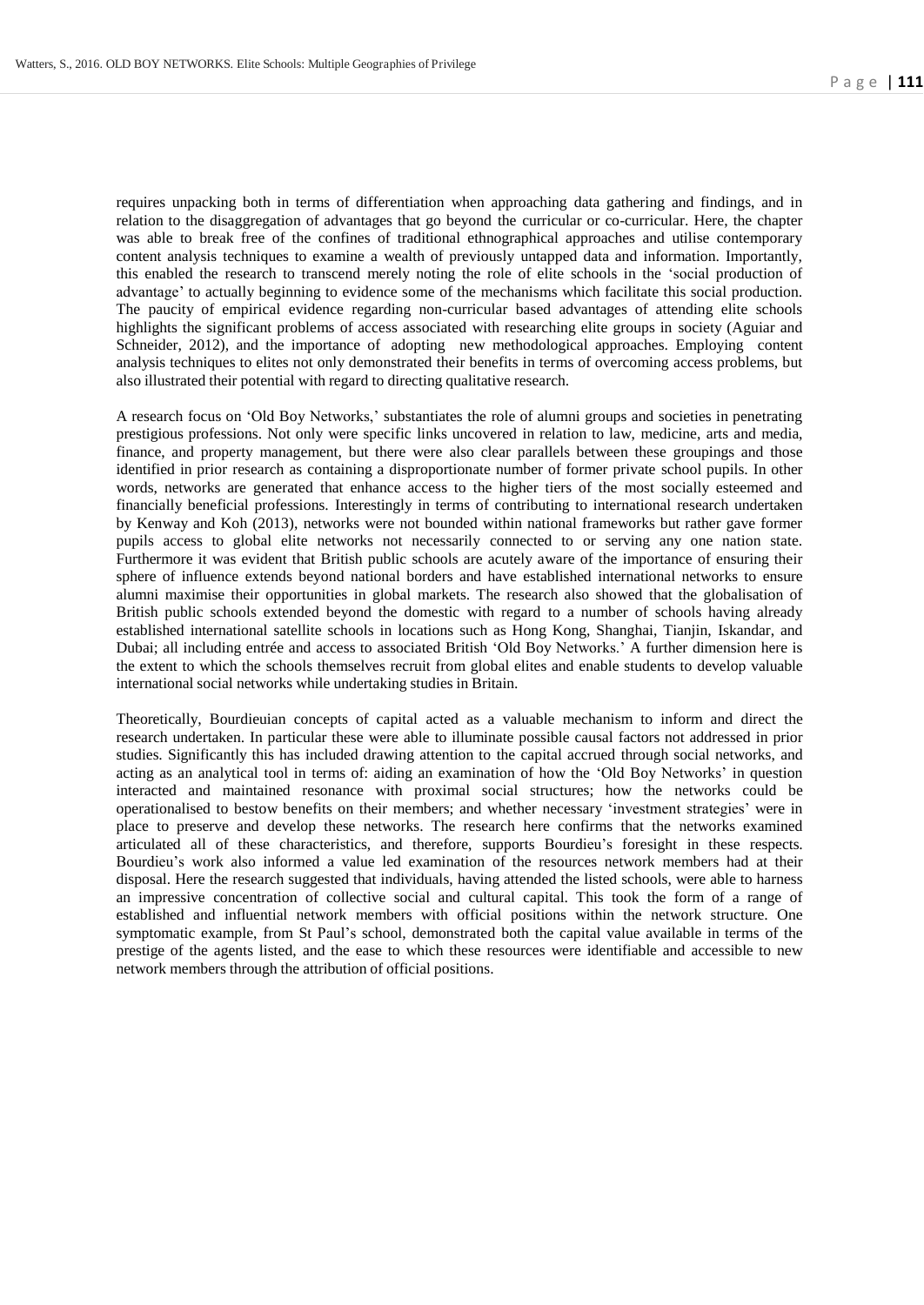#### **References**

- Aguiar L. Schneider C. (Eds.) (2012). Researching amongst elites: Challenges and opportunities in studying up. Farnham: Ashgate.
- Ball, S. (1997). On the cusp: Parents choosing between state and private schools in the UK: Action within an economy of symbolic goods. International Journal of Inclusive Education, 1(1), 1–17.
- Bamford, T. (1967). The rise of the public schools: A study of *boys'* public boarding schools in England and wales from 1837 to the present day. London: Nelson.
- Bernard, R., & Ryan, G. (2010). Analysing qualitative data: Systematic approaches. London: Sage Publications.
- Bourdieu, P. (1979). Distinction: A social critique of the judgement of taste. London: Routledge.
- Bourdieu, P. (1986). The forms of capital. In J. G. Richardson (Eds.), Handbook for theory and research for the sociology of education (pp. 241–258). New York: Greenwood.
- Boyd, D. (1973). Elites and their education: The educational and social background of eight elite groups. Windsor: NFER Publishing.
- Brown, P. (2000). The globalisation of positional competition? British Sociological Association, 34(4), 633– 653.
- Cabinet Office. (2013). List of *Ministers'* Interests. Retrieved October 2015 from <https://www.gov.uk/government/publications/list-of-ministers-interests>
- Clarendon, G. (1964). The Clarendon report. London: Eyre and Spottiswoode.
- Curtis, R. (2000). The old-boy network and the young-gun effect. International Economic Review, 41(4), 871–891.
- Esping-Andersen, G. (2004). Untying the Gordian knot of social inheritance. Research in Social Stratification and Mobility, 21, 115–138.
- Feinstein, L. (2006). Social class and cognitive development in childhood in the UK. In H. Lauder P. Brown J. Dillabough A. Halsey (Eds.), Education, globalisation & social change (pp. 409–419). Oxford: Oxford University Press.
- Green, F., Machin, S., Murphy, R., & Zhu, Y. (2010). The changing economic advantage from private school. IZA Discussion Chapter No. 5018.
- Halpern, D. (2005). Social capital. Cambridge: Polity Press.
- Held, D., McGrew, A., Goldblatt, D., & Perraton, J. (1999). Global transformations, politics, economics and culture. Stanford, CA: Stanford University Press.
- Heward, C. (1984). Parents, sons and their careers: A case study of a public school, 1930-50. In G. Walford (Ed.), British public schools, policy and practice. Lewis, UK: Falmer Press.
- Horvat, E., Weininger, E., & Lareau, A. (2003). From social ties to social capital: Class differences in the relations between schools and parent networks. American Educational Research Journal, 40(2), 319–351. Inci,

E., & Parker, S. (2012) Financing entrepreneurship and the old-boy network. IZA Discussion Chapter No. 6288.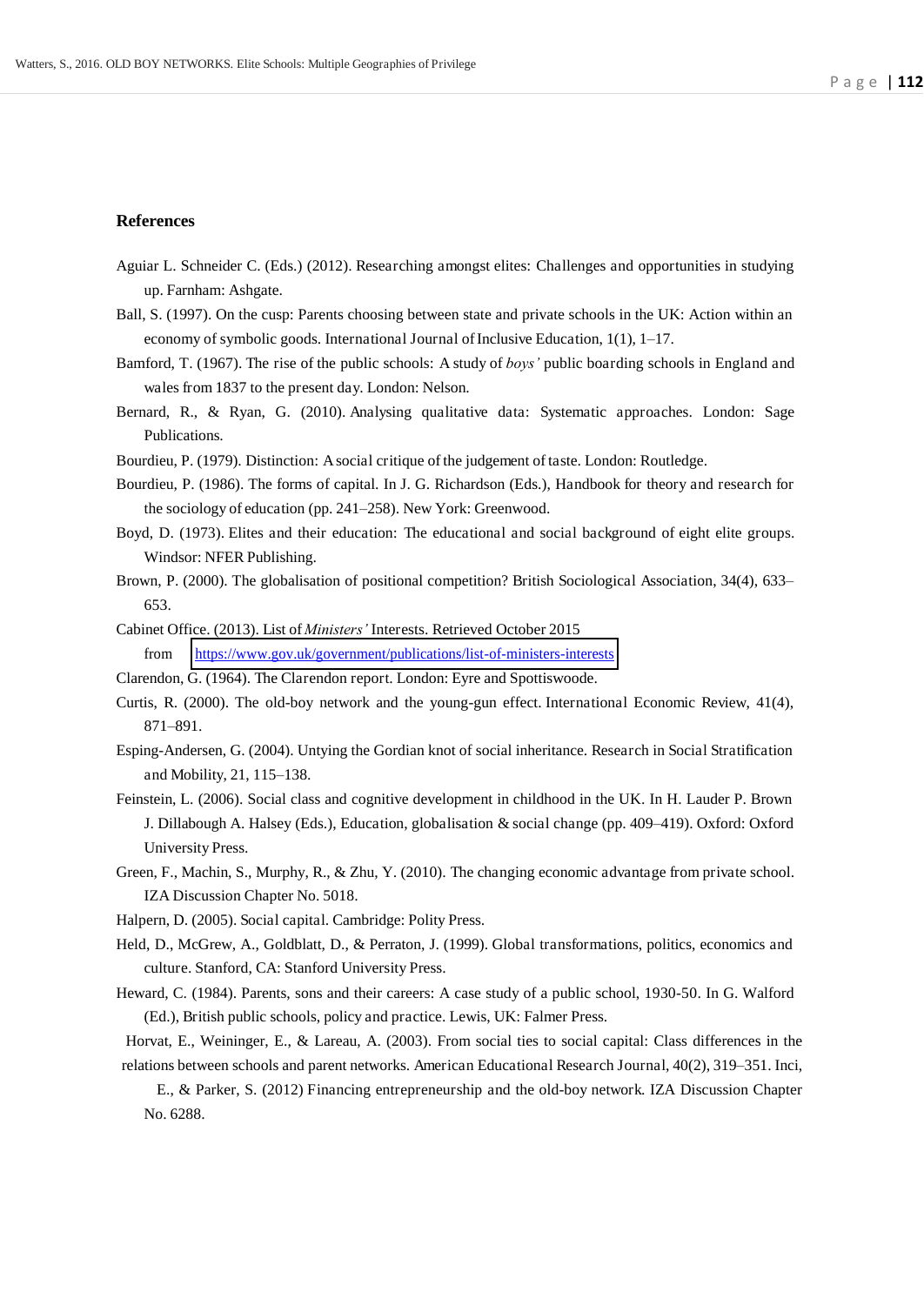Judiciary Website. (2012, Official UK Government Site). Retrieved October 2015

from [http://www.judiciary.gov.uk/about-the-judiciary/judges-magistrates-and-tribunal-judges/list-of](http://www.judiciary.gov.uk/about-the-judiciary/judges-magistrates-and-tribunal-judges/list-of-members-of-the-judiciary/senior-judiciary-list#headingAnchor1)[members-of-the-judiciary/senior-judiciary-list#headingAnchor1](http://www.judiciary.gov.uk/about-the-judiciary/judges-magistrates-and-tribunal-judges/list-of-members-of-the-judiciary/senior-judiciary-list#headingAnchor1)

Kenway, J., & Koh, A. (2013). The elite school as a 'cognitive machine' and 'social paradise'?: Developing transnational capitals for the national 'field of power.' In T. Bennett J. Frow G. Hage G. Noble, (Eds.), Working with Bourdieu: Antipodean Cultural Fields. Journal of Sociology (Special Issue), 49(2–3), 272– 290.

- Krippendorff, K. (2004). Content analysis: An introduction to its methodology (2nd edn). London: Sage Publications.
- Lauder H. Brown P. Dillabough J. Halsey A. (Eds.) (2006). Education, globalisation & social change. Oxford: Oxford University Press.
- Lukes, S. (2005). Power: A radical view (2nd edn). Basingstoke, UK: Palgrave Macmillan.
- Marlborough School Development Team. (2012) Staff resources. Retrieved October 2015 from <http://www.marlburianclub.org/club-pages/club-about-us/club---about-us-meet-the-team-2014>
- Nash, R. (2010). Explaining inequalities in school achievement: A realist analysis. Farnham, UK: Ashgate.
- Old Alleynians Law Professional Interest Group. (2013). Law reception. Retrieved October 2015 from <http://www.dulwich.org.uk/oas-development/news/2012/10/30/oas-in-the-law-reception>
- Old Cholmeleians Medical Group. (2012). Retrieved October 2015 fro[m](http://highgateoc.org.uk/page.aspx?pid=520) <http://highgateoc.org.uk/page.aspx?pid=520>
- Old Harrovians City Club Committee. (2012). Inaugural Meeting. Retrieved October 2015 from <http://www.harrowassociation.com/netcommunity/page.aspx?pid=400>
- Old Marlburians Film, TV & Theatre Group. (2013). Inaugural Meeting. Retrieved October 2015 from <http://www.marlburianclub.org/affiliates/OMFTT>
- Old Rugbeian Society. (2012). Real Estate Dinner. Retrieved October 2015 from <http://rugbeians.rugbyschool.net/page.aspx?pid=1889>
- Parliamentary Website. (2012, Official UK Government Site). Retrieved October 2014 from <http://www.parliament.uk/about/how/elections-and-voting/constituencies/>
- Putnam, R. (1995). Bowling alone: America's declining social capital. Journal of Democracy, 6(1), 65–78.
- Ridley, J. (2011). The freemasons: A history of the *world's* most powerful secret society. New York, NY: Arcade Publishing.
- Scott, J. (1982). The upper classes: Property and privilege in Britain. London: Macmillan Press.
- Sutton Trust. (2007). Education backgrounds of 500 leading figures. London: Sutton Trust.
- Sutton Trust. (2010). The educational backgrounds of members of parliament in 2010. London: Sutton Trust.
- The Cholmeley Lodge. (2014). Retrieved October 2015 fro[m http://www.highgateschool.org.uk/oc/oc](http://www.highgateschool.org.uk/oc/oc-societies)[societies](http://www.highgateschool.org.uk/oc/oc-societies)
- The Old Etonian Lodge (2014). Retrieved October 2015 from<http://www.oldetonianlodge.org/>
- The Old King's Association, Overseas Hon Secs. (2013). Retrieved October 2015 from <http://www.oks.org.uk/?pid=39&level=2>
- The Old Pauline Club Committee Membership List, 2013–14. (2013). Retrieved October 2015
	- from <http://old.stpaulsschool.org.uk/about-opc/committee-list>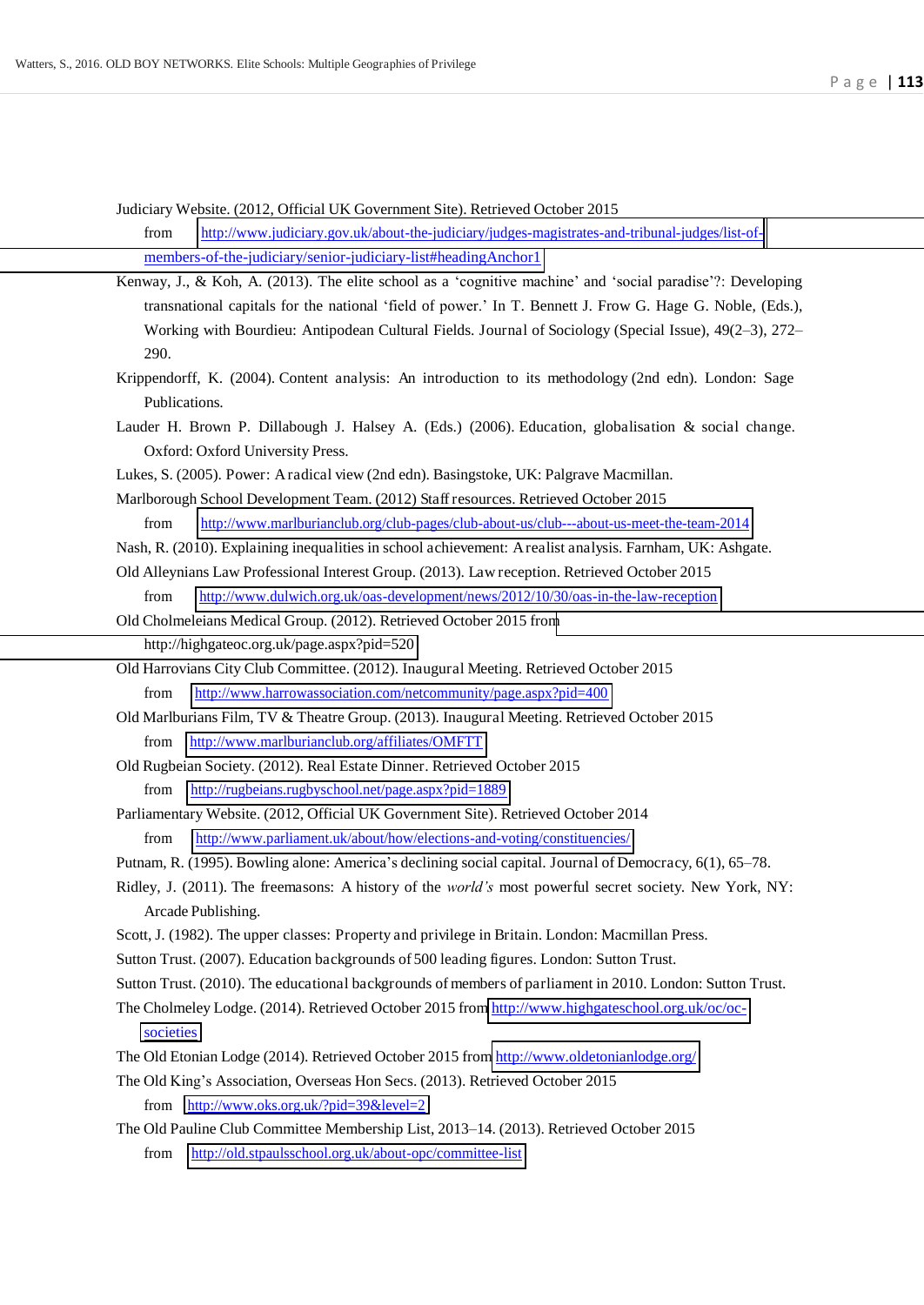Walford G. (Ed.) (1984). British public schools: Policy and practice. Lewis, UK: Falmer Press.

Walford, G. (1986). Life in public schools. London: Methuen & Co.

Walford, G. (1991). Private schooling: Tradition, change and diversity. London: Paul Chapman Publishing.

### Websites Examined<sup>viii</sup>:

Eton. (2013). Old boys network information. Retrieved

from [http://www.etoncollege.com/TheOEA.aspx?nid=2799133b-bcd4](http://www.etoncollege.com/TheOEA.aspx?nid=2799133b-bcd4-4946-856e-254dd7273967)–4946–856e-254dd7273967

- Dulwich College. (2013). Old Boys Network Information. Retrieved fro[m http://www.dulwich.org.uk/old](http://www.dulwich.org.uk/old-alleynians)[alleynians](http://www.dulwich.org.uk/old-alleynians)
- Bryanston School. (2013). Old Boys Network Information. Retrieved from <https://www.bryanston.co.uk/podium/default.aspx?t=108781&rc=1>
- Bryanston School, Careers and Business Networking Group. (2014). Retrieved October 2014 fro[m](http://www.bryanston.co.uk/networking?rc=0) <http://www.bryanston.co.uk/networking?rc=0>
- Highgate School. (2013). Old Boys Network Information. Retrieved from <http://highgateoc.org.uk/>

King's School (Canterbury). (2013). Old Boys Network Information. Retrieved from [http://www.kings](http://www.kings-school.co.uk/document_1.aspx?id=1%3A32044&id=1%3A31637)[school.co.uk/document\\_1.aspx?id=1:32044&id=1:31637](http://www.kings-school.co.uk/document_1.aspx?id=1%3A32044&id=1%3A31637)

Marlborough College. (2013). Old Boys Network Information. Retrieved

- from <http://www.marlburianclub.org/page.aspx?pid=388>
- St Paul's School. (2013). Old Boys Network Information. Retrieved fro[m http://www.opclub.org.uk/](http://www.opclub.org.uk/)
- Sherborne School. (2013). Old Boys Network Information. Retrieved fro[m http://www.oldshirburnian.org.uk/](http://www.oldshirburnian.org.uk/)
- Tonbridge School. (2013). Old Boys Network Information. Retrieved fro[m http://www.tonbridge](http://www.tonbridge-school.co.uk/tonbridge-society/)[school.co.uk/tonbridge-society/](http://www.tonbridge-school.co.uk/tonbridge-society/)
- University College School. (2013). Old Boys Network Information. Retrieved from: <http://www.ucs.org.uk/Welcome-to-the-Gowers>
- Westminster School. (2013). Old Boys Network Information. Retrieved fro[m http://www.oldwestminster.org.uk/](http://www.oldwestminster.org.uk/)
- Bradfield College. (2013). Old Boys Network Information. Retrieved from <http://www.bradfieldcommunity.org.uk/OBSoc/bradfieldiansonline/Pages/default.aspx>
- Charterhouse. (2013). Old Boys Network Information. Retrieved fro[m http://www.charterhouse.org.uk/ocs](http://www.charterhouse.org.uk/ocs)
- Cheltenham College. (2013). Old Boys Network Information. Retrieved from <http://www.cheltonianassociation.com/>

Clifton College. (2013). Old Boys Network Information. Retrieved fro[m http://www.oc-online.co.uk/](http://www.oc-online.co.uk/)

Harrow School. (2013). Old Boys Network Information. Retrieved

from <http://www.harrowassociation.com/Netcommunity/>

- Malvern College. (2013). Old Boys Network Information. Retrieved fro[m http://www.malcol.org/old](http://www.malcol.org/old-malvernians/)[malvernians/](http://www.malcol.org/old-malvernians/)
- Monkton Combe School. (2013). Old Boys Network Information. Retrieved from <http://www.monktoncombeschool.com/index.php?id=130>
- Old Cliftonian Business Community. (2015). Retrieved 6 December 2015 from [http://oc](http://oc-online.co.uk/#businesscommunity)[online.co.uk/#businesscommunity](http://oc-online.co.uk/#businesscommunity)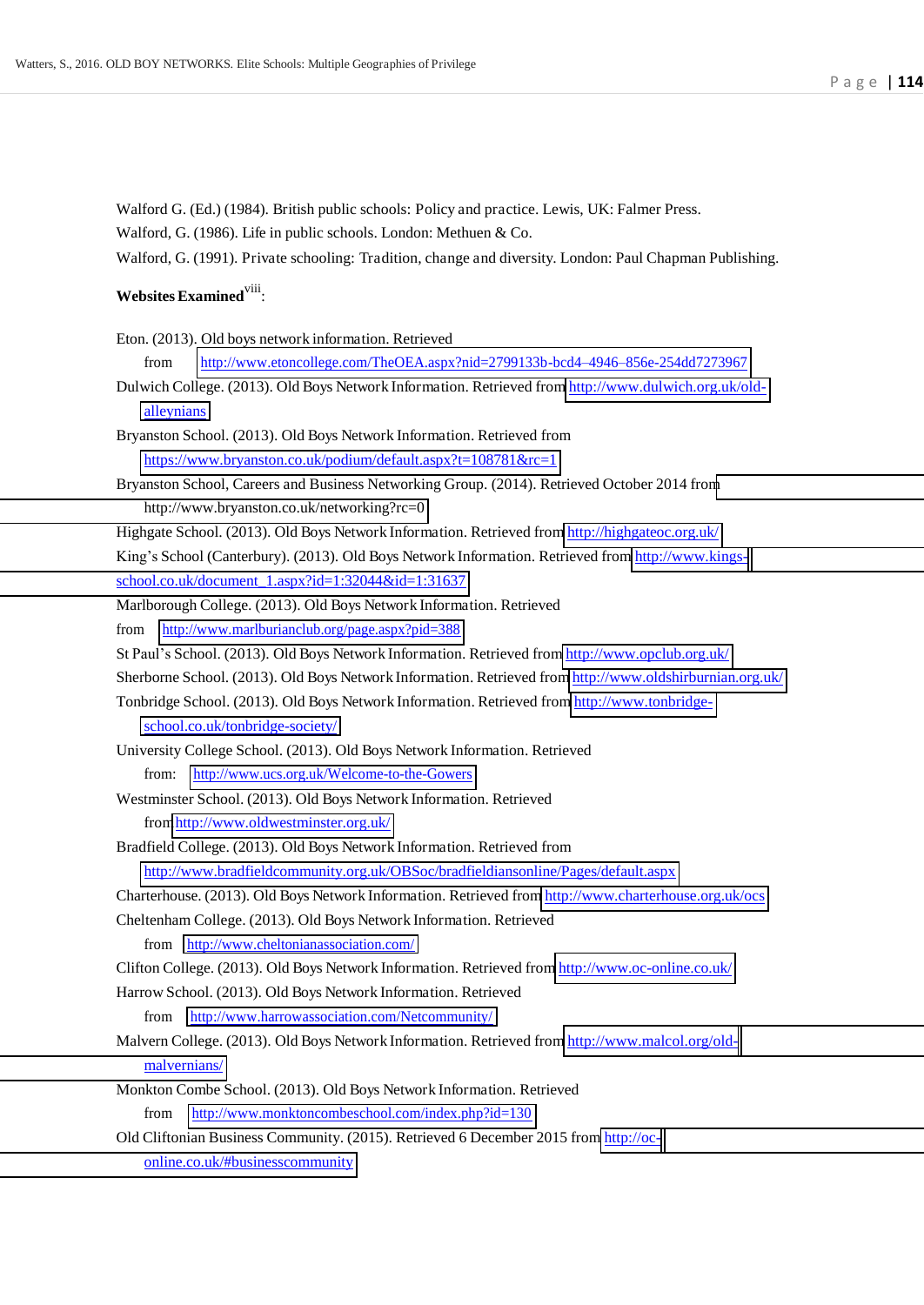Oundle School. (2013). Old Boys Network Information. Retrieved

from <http://society.oundleschool.org.uk/OOclub/index.php>

- Radley College. (2013). Old Boys Network Information. Retrieved from: <http://www.radley.org.uk/RadleianSociety.aspx>
- Repton School. (2013). Old Boys Network Information. Retrieved fro[m http://www.repton.org.uk/old](http://www.repton.org.uk/old-reptonian-society)[reptonian-society](http://www.repton.org.uk/old-reptonian-society)
- Rugby School. (2013). Old Boys Network Information. Retrieved from<http://rugbeians.rugbyschool.net/>
- St Edward's School. (2013). Old Boys Network Information. Retrieved
- from <http://www.stedwards.oxon.sch.uk/ose-friends.html> Shrewsbury School. (2013). Old Boys Network Information. Retrieved
- from <http://www.shrewsbury.org.uk/page/old-salopians>
- Stowe School. (2013). Old Boys Network Information. Retrieved fro[m http://www.stowe.co.uk/old-stoics/](http://www.stowe.co.uk/old-stoics/)
- Uppingham School. (2013). Old Boys Network Information. Retrieved

from <http://www.olduppinghamian.co.uk/>

Wellington College. (2013). Old Boys Network Information. Retrieved from <http://www.wellingtoncollege.org.uk/old-wellingtonians>